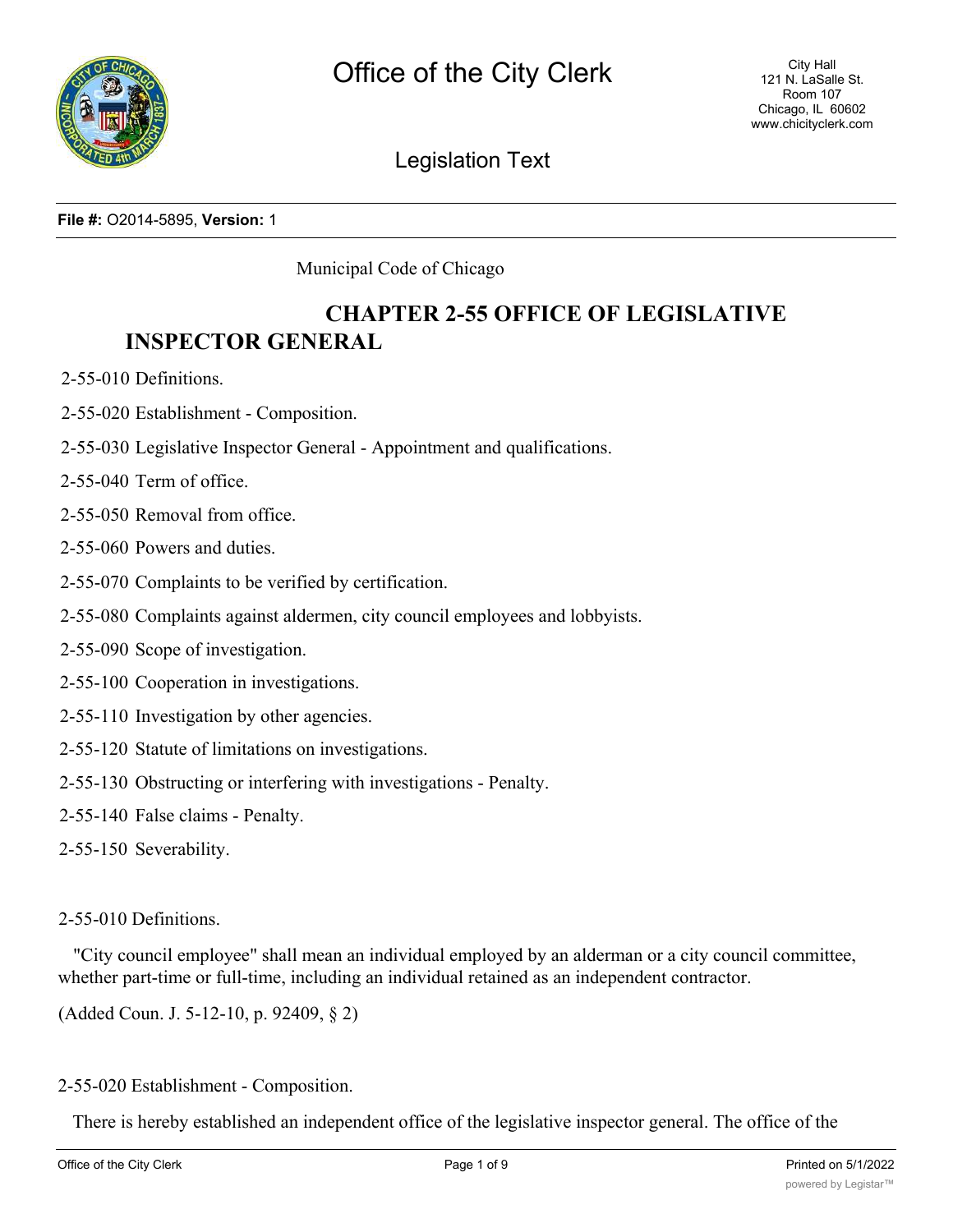legislative inspector general shall include an inspector

general and such deputies, assistants and other employees as may be provided for in the annual appropriation ordinance.

(Added Coun. J. 5-12-10, p. 92409, § 2)

#### **2-55-030 Legislative Inspector General - Appointment and qualifications.**

a) The legislative inspector general shall be appointed by a vote of two-thirds (2/3) of all the aldermen entitled by law to be elected solely on the basis of integrity and demonstrated ability. The committee on committees, rules and ethics shall create a Blue Ribbon Panel of five members to diligently search out qualified candidates for the legislative inspector general and make recommendations to the city council. The Blue Ribbon Panel shall consist of members of the community who have exhibited the highest moral character, integrity and/or demonstrated a commitment to public service, including but not limited to, deans of colleges, retired judges, and directors of neighborhood, civic and/or community organizations.

b) The legislative inspector general shall have the following minimum qualifications:

1) has not been convicted of any felony under the laws of the state of Illinois, another state, or the United States; and

2) has a minimum of ten years of federal, state, or local government experience as a law enforcement officer, attorney or judge.

c) No legislative inspector general or employee of the office of legislative inspector general may, during his or her term of appointment or employment: (i) hold, or become candidate for, any other elective or appointed public office except for appointments to governmental advisory boards or study commissions or as otherwise expressly authorized by law; or (ii) actively participate in any campaign for any elective office.

d) The legislative inspector general shall pledge in writing, at the time of his appointment, that, for two years after the termination of his appointment for any reason, the legislative inspector general shall not: (i) become a candidate for any elected public office which includes the City of Chicago in its geographic jurisdiction; or (ii) hold any elected public office which includes in the City of Chicago in its geographic jurisdiction.

e) Neither the legislative inspector general nor any employee of the office of legislative inspector general shall engage in any political activity as defined in Chapter 2-156.

(f) This section shall not apply to the legislative inspector general or any employee of the legislative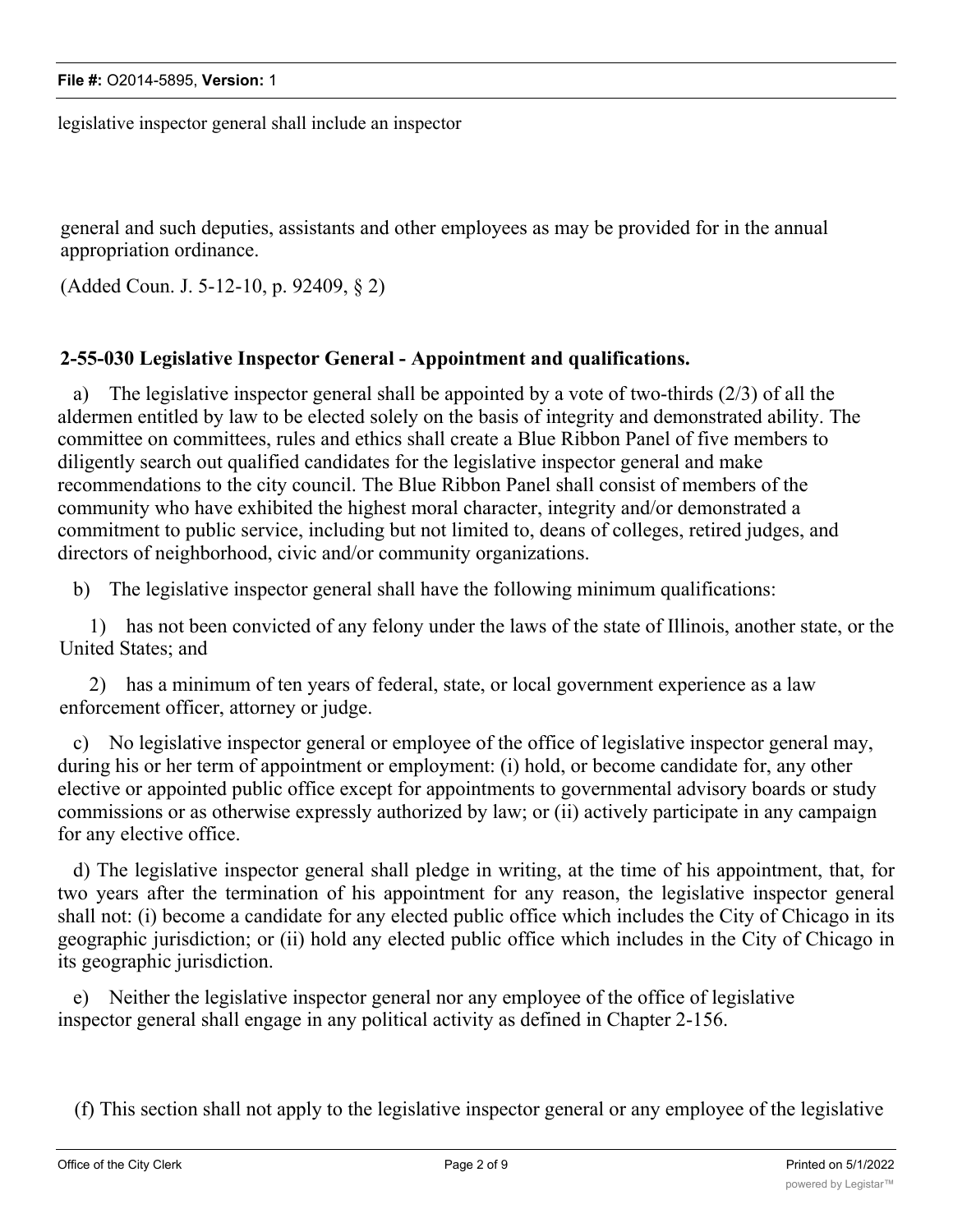inspector general to the extent that it is inconsistent with any law or regulation of the United States or the State of Illinois that preempts home rule.

(Added Coun. J. 5-12-10, p. 92409, § 2; Amend Coun. J. 2-13-13, p. 46730, § 2)

### **2-55-040 Term of office.**

The legislative inspector general shall be appointed for a term of four years, which may be renewed at the discretion of the city council by a vote of two-thirds (2/3) of all the aldermen entitled by law to be elected.

(Added Coun. J. 5-12-10, p. 92409, § 2)

# **2-55-050 Removal from office.**

The legislative inspector general may be removed prior to the expiration of his term only for cause and in accordance with the provisions of this section. The city council shall give written notice to the legislative inspector general of the cause of his intended removal. Within ten days after receipt of the notice, the legislative inspector general may file with the committee on committees, rules and ethics a request for a hearing on the cause for removal. If no such request is made within ten days, the legislative inspector general shall be deemed to have resigned his office as of the tenth day after receipt of the notice of intended removal. If such a request is made, the committee on committees, rules and ethics shall convene a hearing on the cause for removal of the legislative inspector general, at which the legislative inspector general may appear, be represented by counsel and be heard. The hearing shall be convened within ten days after receipt of the request therefor and conclude within fourteen days thereafter. The city council's notice of intended removal shall constitute the charge against the legislative inspector general. Removal of the legislative inspector general for cause after the hearing shall require the affirmative vote of a majority of the members of the city council then holding office.

(Added Coun. J. 5-12-10, p. 92409, § 2)

# **2-55-060 Powers and duties.**

The legislative inspector general shall have jurisdiction over all aldermen and city council employees. In addition to other powers and duties specifically mentioned in

Chapters 2-55 and 2-156, the legislative inspector general shall have the following powers and duties:

a) The legislative inspector general's powers and duties shall extend to misconduct concerning, but not limited to: (i) the improper receipt of gifts or favors; (ii) the improper receipt of money or other thing of value for advice or assistance on matters concerning city business; (iii) the improper and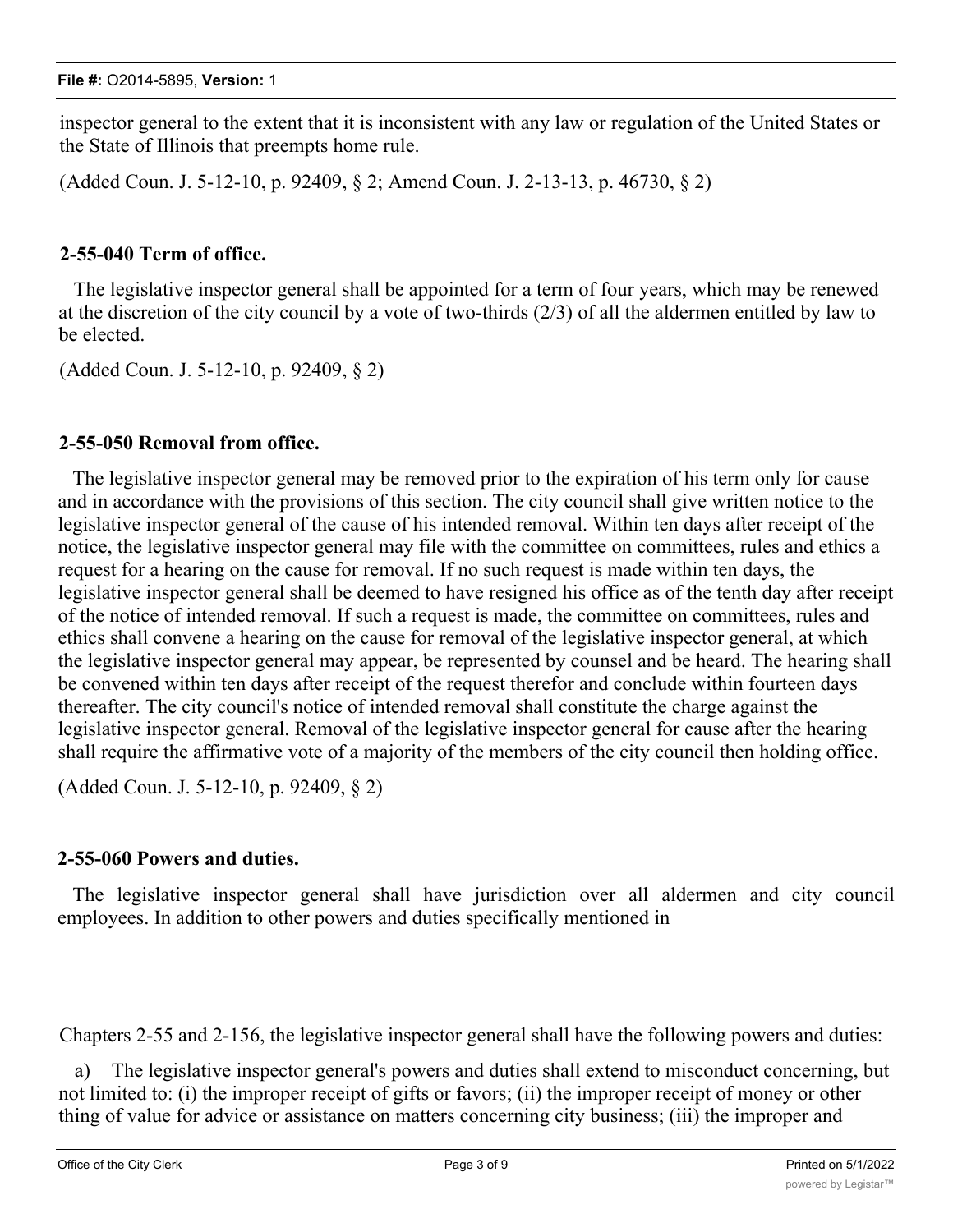#### **File #:** O2014-5895, **Version:** 1

unauthorized use of city property; (iv) any violation of state or municipal campaign finance regulations; (v) the improper use or disclosure of confidential infonnation; (vi) conflicts of interest not properly disclosed; (vii) the improper solicitation or acceptance of political contributions; (viii) the improper use of one's position to influence any city government decision or action; and/or (ix)the breach of one's fiduciary duty to the city;

b) To investigate allegations of misconduct against aldermen, city council employees, and lobbyists engaged in the lobbying of aldermen or city council employees, in response to a complaint or investigation conducted on the legislative inspector general's own initiative, in order to detect and prevent misconduct, inefficiency and waste within the programs and operations of the city council;

To issue subpoenas to compel the attendance of witnesses for purposes of examination and the production of documents and other items for inspection and/or duplication when conducting an investigation in accordance with this chapter, if the testimony of the witness or the documents or items sought by the subpoena are relevant to the investigation;

1) A subpoena shall be served in the same manner as subpoenas issued under the Rules of the Illinois Supreme Court to compel appearance of a deponent, and subject to the same witness and mileage fees fixed by law for such subpoenas.

2) A subpoena issued under this section shall identify the person to whom it is directed and the documents or other items sought thereby, if any, and the date, time and place for the appearance of the witness and production of the documents or other items described in the subpoena. In no event shall the date for examination or production be less than seven days after service of the subpoena.

3) No later than the time for appearance or production required by the subpoena, the person to whom the subpoena is directed may object to the subpoena, in whole or in part. The objection shall be in writing, delivered to the legislative inspector general, and shall specify the grounds for the objection. For seven days after receipt of a timely objection to a subpoena, the legislative inspector general shall take no action to enforce the subpoena or to initiate prosecution of the person to whom the subpoena is directed. During this seven day period, the legislative inspector general shall consider the grounds for the objection and may attempt to resolve the objection through negotiation with the person to whom the subpoena is directed. The seven day

period may be extended by the legislative inspector general in order to allow the completion of any negotiations. The extension shall be made in writing addressed to the person to whom the subpoena is directed, and shall specify the date on which the negotiation period will end. Negotiations may include such matters as the scope of the subpoena and the time, place and manner of response thereto. The filing of an objection to a subpoena, and negotiations pursuant to an objection, shall not constitute refusal to comply with the subpoena, or interference with or obstruction of an investigation.

d) To prepare and present reports to the board of ethics in accordance with Section 2-55-080;

e) To promulgate rules for the conduct of investigations, including procedural rules consistent with the requirements of due process of law<sup>8</sup> provided, however, that no such rules and regulations shall become effective until forty-five days after their submission to the city council and, provided further,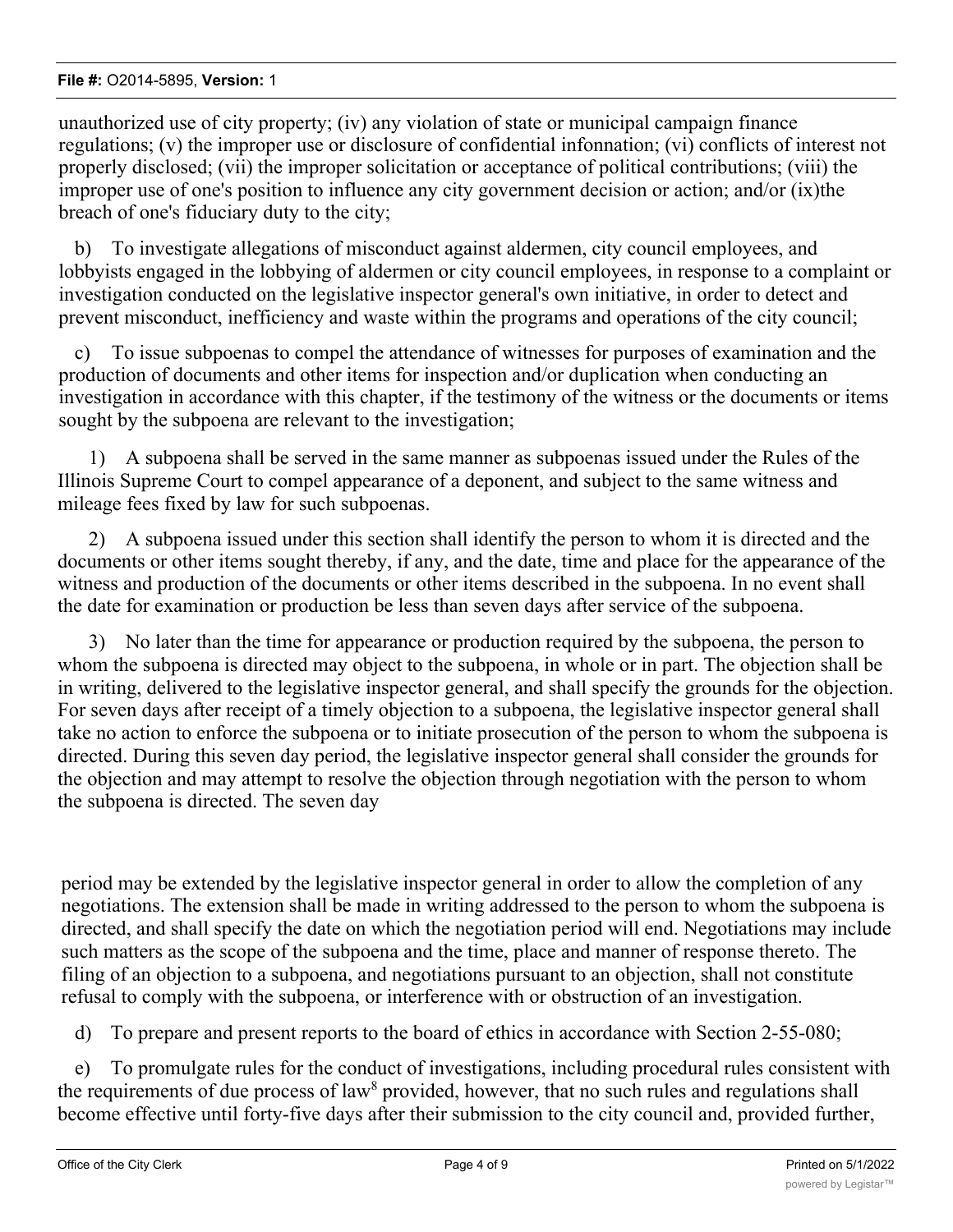that no such rules and regulations shall become effective if, during said forty-five day period, the city council, by majority vote of aldermen entitled by law to be elected, acts to disapprove said rules and regulations;

f) To prepare and publish, from time to time but at least semi-annually, reports summarizing the legislative inspector general's activities and to present such reports to the committee on committees, rules and ethics, including the number of complaints for which the legislative inspector general declined to petition the board for a finding of reasonable cause in accordance with subsection (b) of this section and the reasons for such declination, the number of investigations initiated but discontinued and the reasons for such discontinuations, and the number of complaints referred to other agencies pursuant to subsection  $(g)$  of this section and the name of such agencies. Provided, however, that if all of the following three circumstances are present with regard to a complaint referred to another agency by the legislative inspector general, then he may delay including in his reports any infonnation related to that complaint until after the conclusion of the investigation associated with that complaint: (i) the complaint addresses potential criminal conduct and has been referred to a state or federal law enforcement agency, and (ii) the investigation of the conduct at issue is ongoing, and (iii) in the judgment of the legislative inspector general, public disclosure of the referral would compromise the effectiveness of the investigation; and

g) To refer to the city's office of inspector general or the appropriate sister agency complaints against all persons over whom the legislative inspector general lacks jurisdiction;

(h) To request information related to an investigation from any employee, officer, agent or licensee of the city;

(i) To promote economy, efficiency, effectiveness and integrity in the administration of the programs and operations of the city council by reviewing programs, identifying any inefficiencies, waste and potential for misconduct therein, and recommending to the city council policies and methods for the elimination of inefficiencies and waste, and the prevention of misconduct;

(j) To administer oaths and to examine witnesses under oath;

**i**

(k) To have the authority to monitor any employment actions under any instituted hiring plan and related policies and procedures, co-extensive with the power granted to the Inspector General, to the extent that any hiring plans are applicable to city council employees

(Added Coun. J. 5-12-10, p. 92409, § 2; Amend Coun. J. 2-13-13, p. 46730, § 2)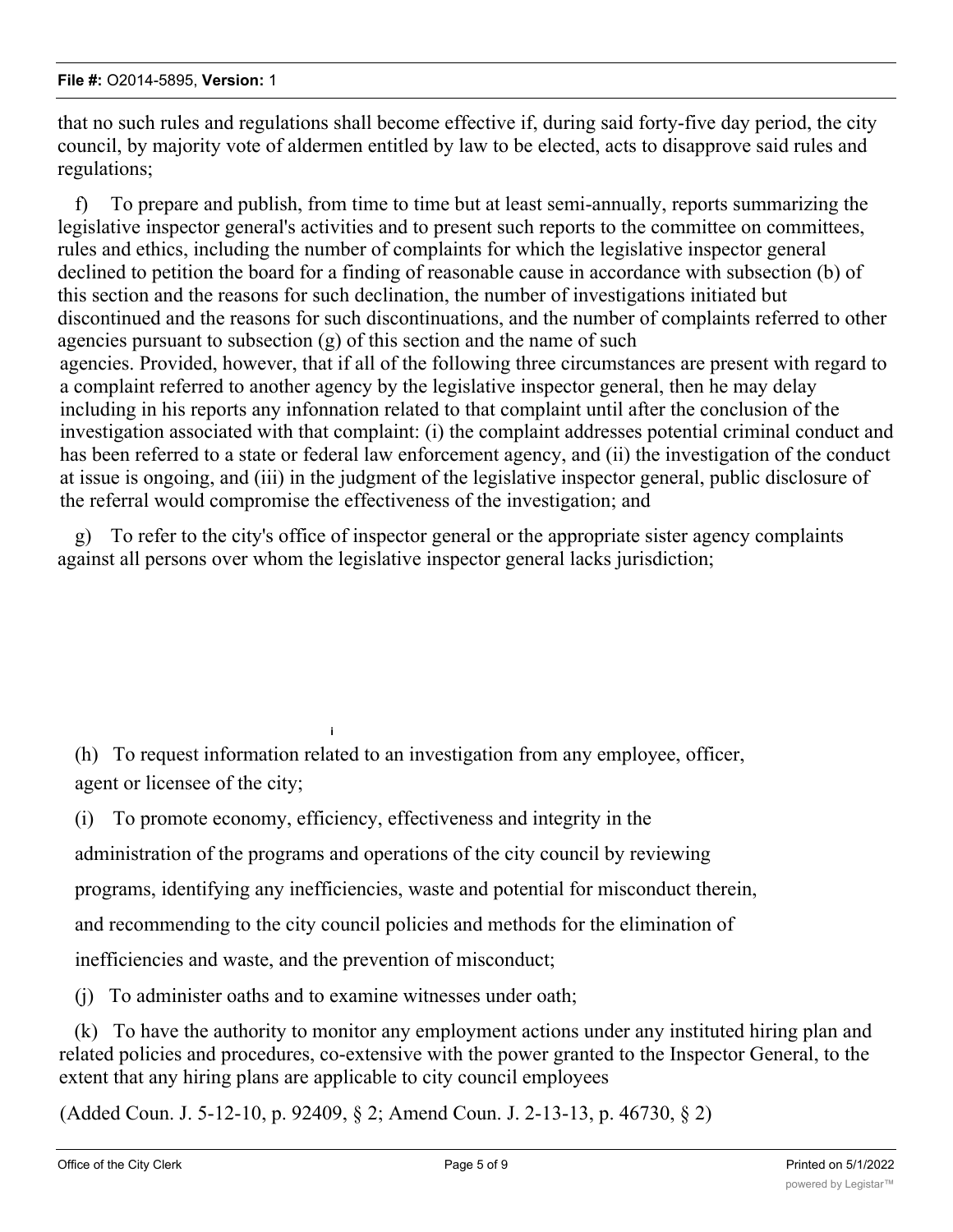# **2-55-070 Complaints to be verified by certification.**

a) A complaint alleging misconduct against an alderman or city council employee must be verified by certification, if the complainant is available and willing to sign the complaint. The several matters stated in the complaint shall be stated positively based upon facts adduced in the complaint.

b) The person having knowledge of the matters stated in the complaint shall subscribe to a certification in substantially the following form: "Under penalties as provided by law pursuant to Section 2-55-140 of the Municipal Code of Chicago, the undersigned certifies that the statements set forth in this instrument are true and correct, except as to matters therein stated to be on information and belief and as to such matters the undersigned certifies as aforesaid that he verily believes the same to be true."

c) Any complaint certified in accordance with this section may be used in the same manner and with the same force and effect as though subscribed and sworn to under oath.

d) Any person who intentionally makes a false statement, material to the investigation, in any complaint alleging misconduct against an alderman or city council employee, which is certified by such person in accordance with this section, shall be guilty of knowingly furnishing false statements or misleading information and shall be subject to the penalties listed in Section 2-55-140.

(Added Coun. J. 5-12-10, p. 92409, § 2)

# **2-55-080 Complaints against aldermen, city council employees and lobbyists.**

(a) Prior to requesting a finding of probable cause by the Board of Ethics, the legislative inspector general shall give the subject of the investigation notice of the substance of the complaint and an opportunity to present such written information as the subject may desire, including the names of any witnesses the subject wishes to have interviewed by the legislative inspector general.

d) At the conclusion of his investigation, the legislative inspector general may only: (1) dismiss the matter and close the investigation based on a finding that the alleged violation is not sustained; or (2) refer the matter to the appropriate law enforcement authority, if he reasonably believes that the alleged misconduct would violate a criminal statute; or (3) request a probable cause finding in accordance with Section 2-156-385.

e) Except as otherwise provided in this chapter, complaints submitted to the legislative inspector general, investigation files, and reports on investigations as well as the identity of any complainant, witness, informant or person investigated shall be confidential in accordance with Section 2-156-400.

f) Before the legislative inspector general interviews a person subject to investigation or a subpoena in relation to a matter under his jurisdiction, he shall inform the person of that person's right to be represented by counsel at the interview.

g) The legislative inspector general shall conclude his investigation of any violation of Chapter 2-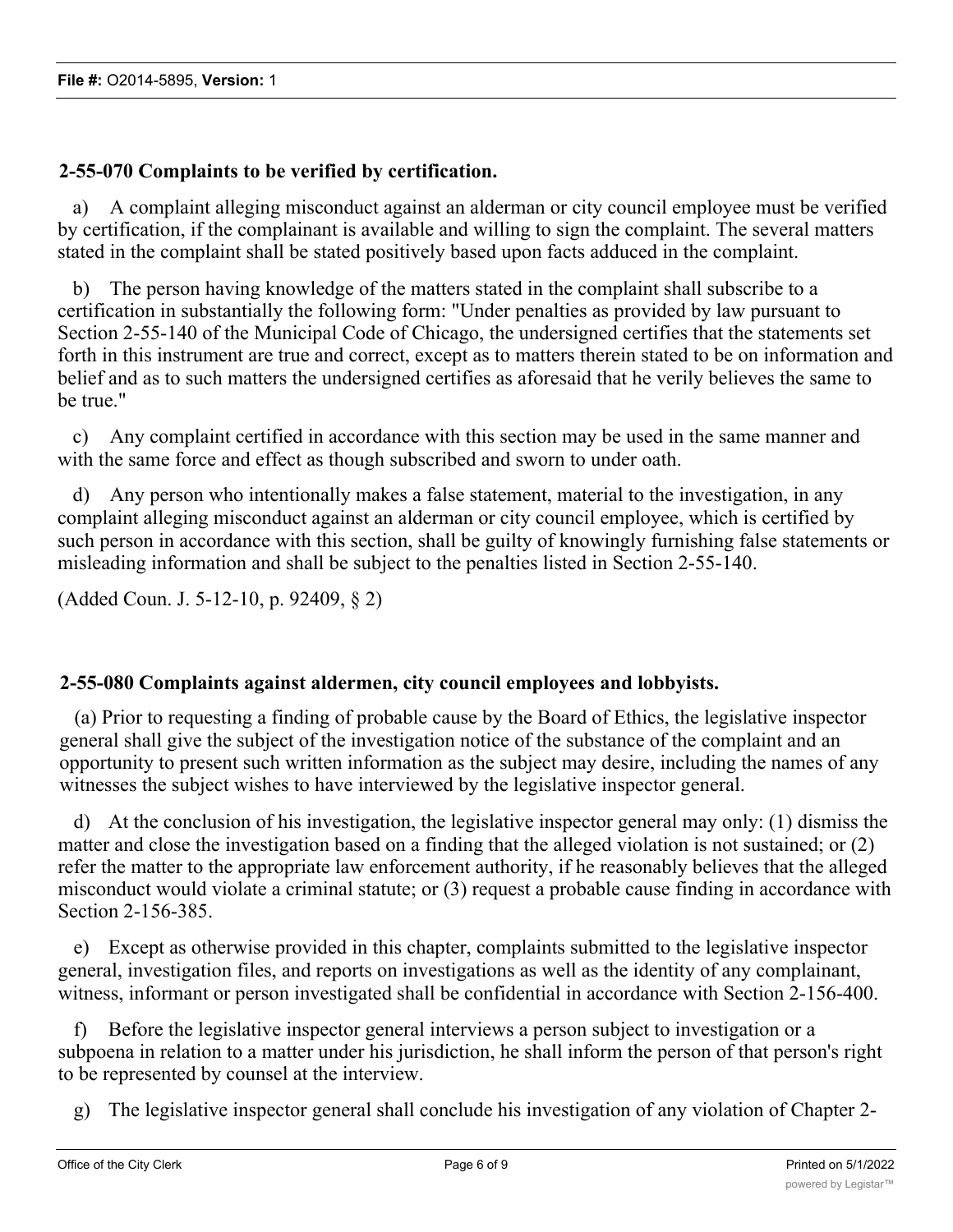156 under his jurisdiction no later than two years from the date of initiating the investigation; provided, however, that any period of time during which he has suspended his investigation in accordance with Section 2-55-110, or any time period during which the person under investigation has taken affirmative action to conceal evidence or delay the investigation, shall not count towards the two-year period. Notwithstanding any tolling or suspension of time applied, investigations by the legislative inspector general under this Chapter are subject to an absolute four-year time limit from the date of initiation.

(Added Coun. J. 5-12-10, p. 92409, § 2; Amend Coun. J. 7-25-12, p. 31123, § 2; Amend Coun. J. 2-13-13, p. 46730, § 2)

# **2-55-090 Scope of investigation.**

The legislative inspector general's investigation may include: (a) Requests for

additional infonnation from the complainant:

b) Requests for cooperation from City officers, employees, departments, agencies, contractors, subcontractors and licensees reasonably related to the subject of the investigation;

c) Interviews with or requests for information from the complainant, respondent or any other person reasonably related to the investigation; and

d) The issuance of subpoenas, in accordance with Section 2-55-060. (Added Coun. J. 5-12

-10, p. 92409, § 2)

# **2-55-100 Cooperation in investigations.**

It shall be the duty of every officer, employee, department, agency, contractor, subcontractor and licensee of the city, and every applicant for certification of eligibility for a city contract or program, to cooperate with the legislative inspector general in any investigation undertaken pursuant to this chapter. Each department's premises, equipment, personnel, books, records and papers shall be made available as soon as practicable to the legislative inspector general. Every city contract and every bid, proposal, application or solicitation for a city contract, and every application for certification of eligibility for a city contract or program shall contain a statement that the person understands and will abide by all provisions of this chapter.

(Added Coun. J. 5-12-10, p. 92409, § 2)

# **2-55-105 Retaliation prohibited.**

No person shall retaliate against, punish or penalize any other person for complaining to, cooperating with, or assisting the inspector general in the performance of his office.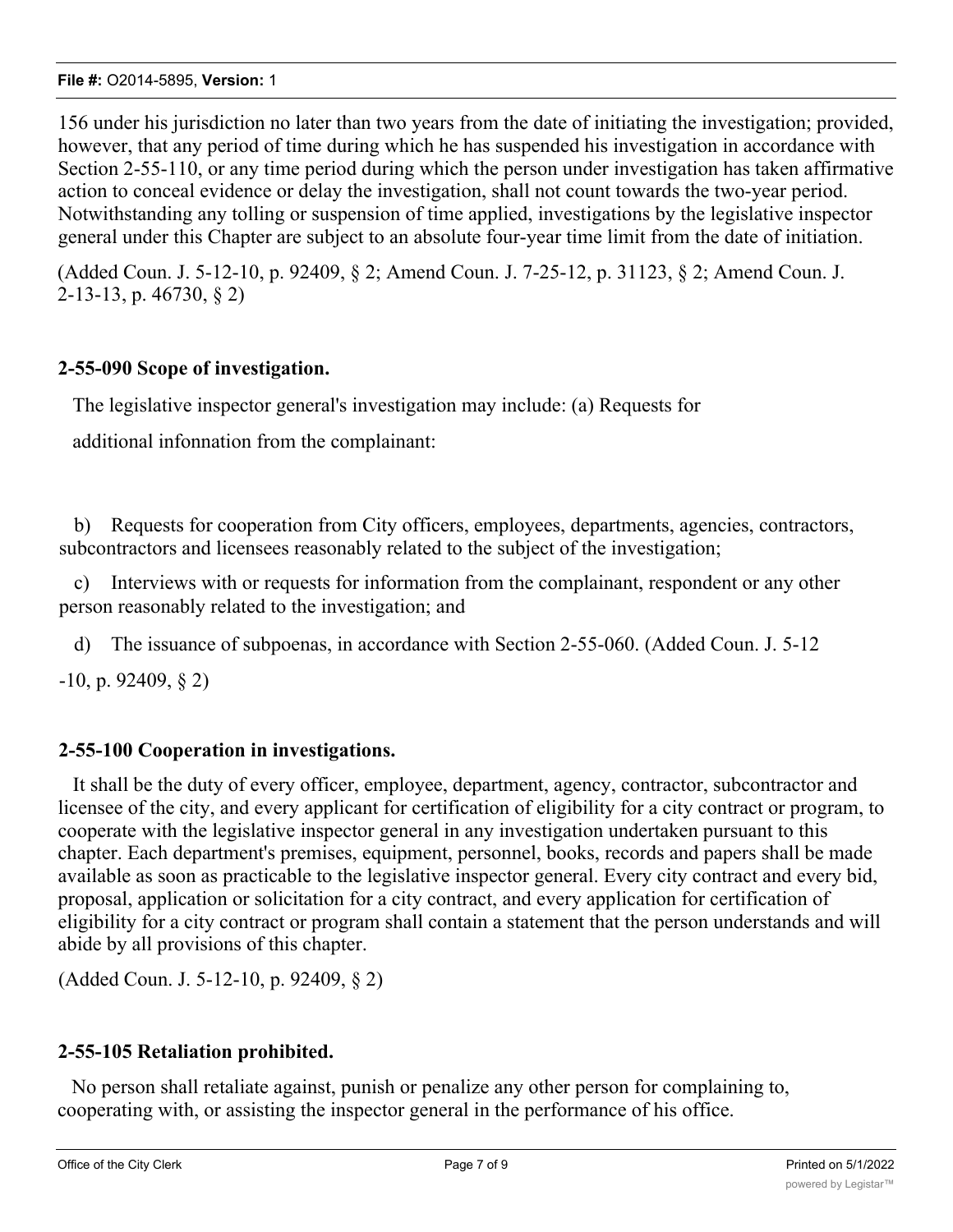### **2-55-110 Investigation by other agencies.**

a) If the legislative inspector general is reliably informed that a matter under investigation is also under investigation by a law enforcement agency, the legislative inspector general shall suspend his investigation. The legislative inspector general may reinstate his investigation upon the conclusion of the investigation by the law enforcement agency.

b) If the legislative inspector general has a reasonable basis for concluding that an investigation has revealed criminal conduct, the legislative inspector general shall

suspend his investigation and refer the matter to the appropriate law enforcement authority, and suspend his investigation.

(Added Coun. J. 5-12-10, p. 92409, § 2; Amend Coun. J. 2-13-13, p. 46730, § 2)

### **2-55-120 Statute of limitations on investigations.**

An investigation may not be initiated more than two years after the most recent act of the alleged misconduct.

(Added Coun. J. 5-12-10, p. 92409, § 2)

# **2-55-130 Obstructing or interfering with investigations - Penalty.**

No person shall wilfully refuse to comply with a subpoena issued by the legislative inspector general, or otherwise knowingly interfere with or obstruct an investigation authorized by this chapter and conducted by an announced investigator of the office of the legislative inspector general. Any person who wilfully violates the provisions of this section shall be subject to a fine of not less than \$300.00 and not more than \$500.00 for each such offense, and/or imprisonment for a period not exceeding six months. Each day that a violation continues shall constitute a separate and distinct offense. Actions seeking the imposition of a fine only shall be filed as quasi-criminal actions subject to the provisions of the Illinois Code of Civil Procedure, as amended. Actions seeking incarceration, or incarceration and a fine, shall be filed and prosecuted as misdemeanor actions under the procedure set forth in Section 1-2-1.1 of the Illinois Municipal Code, as amended.

(Added Coun. J. 5-12-10, p. 92409, § 2)

#### **2-55-140 False claims - Penalty.**

Any person who makes a false statement, material to the issue or point in question, which he does not believe to be true, in any complaint relating to an investigation conducted by the legislative